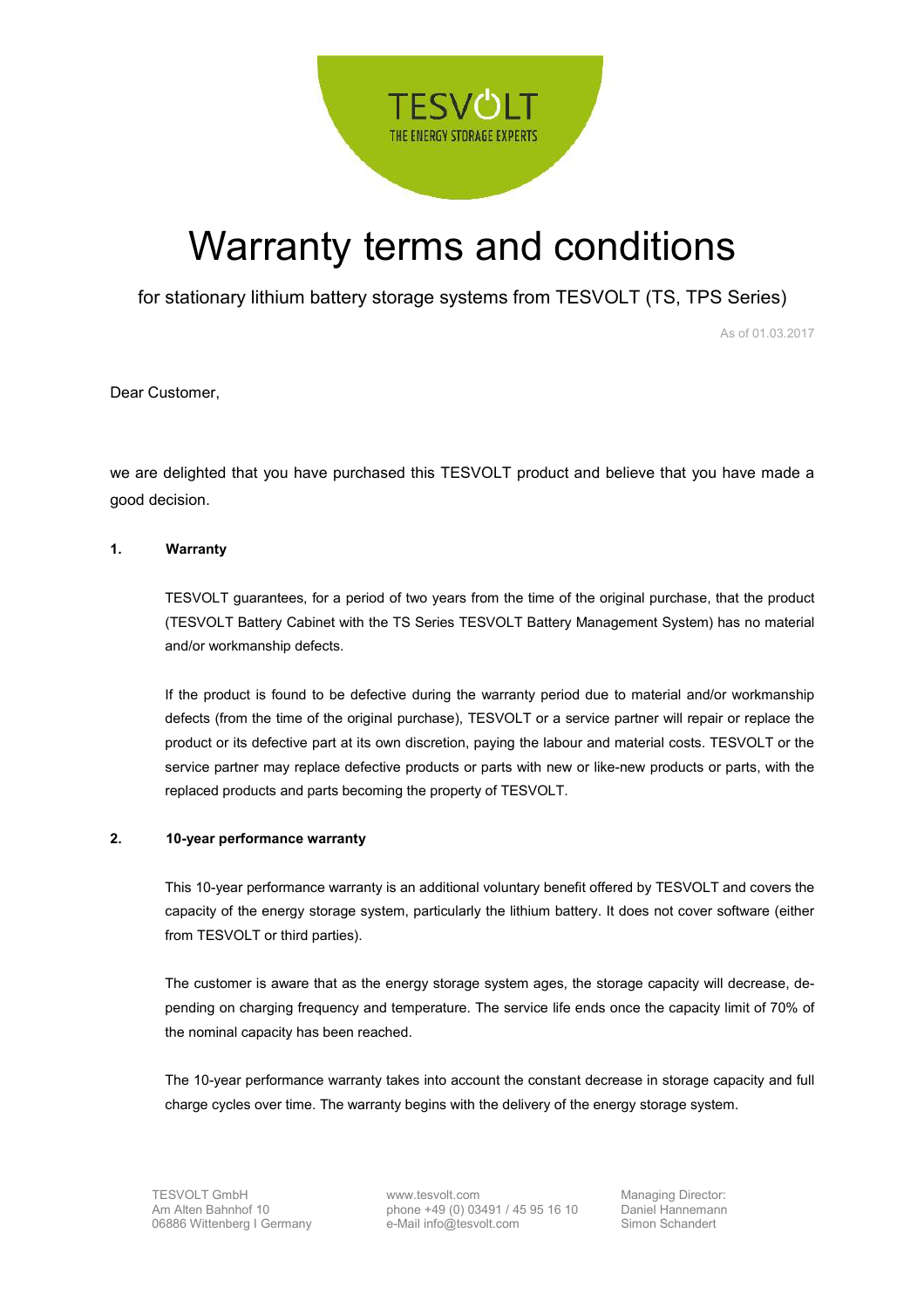

On this basis, TESVOLT guarantees the following number of charge cycles while observing the respective temperatures.

| <b>Guaranteed</b> | <b>DOD</b>     | Temperature range                                  | C-rate          | <b>EOL</b>    | performance   |
|-------------------|----------------|----------------------------------------------------|-----------------|---------------|---------------|
| cycles            | (depth of dis- |                                                    | (discharge cur- | (end of life) | warranty      |
|                   | charge)        |                                                    | rent)           |               |               |
| 6,500             | 100%           | 10 $\degree$ C to 25 $\degree$ C                   | 0.5             | 70%           |               |
| 6,000             | 100%           | $23^{\circ}$ C ± 5 $^{\circ}$ C                    | 0.5             | 70%           |               |
| 3,900             | 100%           | 25 $\mathrm{^{\circ}C}$ to 45 $\mathrm{^{\circ}C}$ | 0.5             | 70%           |               |
|                   |                |                                                    |                 |               | Max. 10 years |
| 5.000             | 100%           | 10 $\degree$ C to 25 $\degree$ C                   | 1.0             | 70%           |               |
| 4.500             | 100%           | $23^{\circ}$ C ± 5 $^{\circ}$ C                    | 1.0             | 70%           |               |
| 3,000             | 100%           | $25^{\circ}$ C to 45 $^{\circ}$ C                  | 1.0             | 70%           |               |

Within the warranty period, and before the guaranteed charge cycles stated above have been reached, an 85% DC efficiency of the battery at the given temperatures will still be guaranteed within a period of 10 years.

## **3. 5-year parts warranty**

This 5-year parts warranty is also another additional voluntary benefit offered by TESVOLT and refers to the following components:

- Active Battery Optimiser (ABO)
- Active Power Unit (APU)

TESVOLT guarantees the functionality of the parts above for a period of 5 years from the time when the energy storage system is handed over to the customer, for defects to the components that are evidently a material and/or manufacturing defect.

## **4. Claim conditions**

4.1 Warranty services are only provided if TESVOLT is informed of the product defect in writing within the warranty period. The warranty begins upon handover of the energy storage system. The customer must present the original receipt, unless the customer did not personally purchase the energy storage system from TESVOLT.

www.tesvolt.com phone +49 (0) 03491 / 45 95 16 10 e-Mail info@tesvolt.com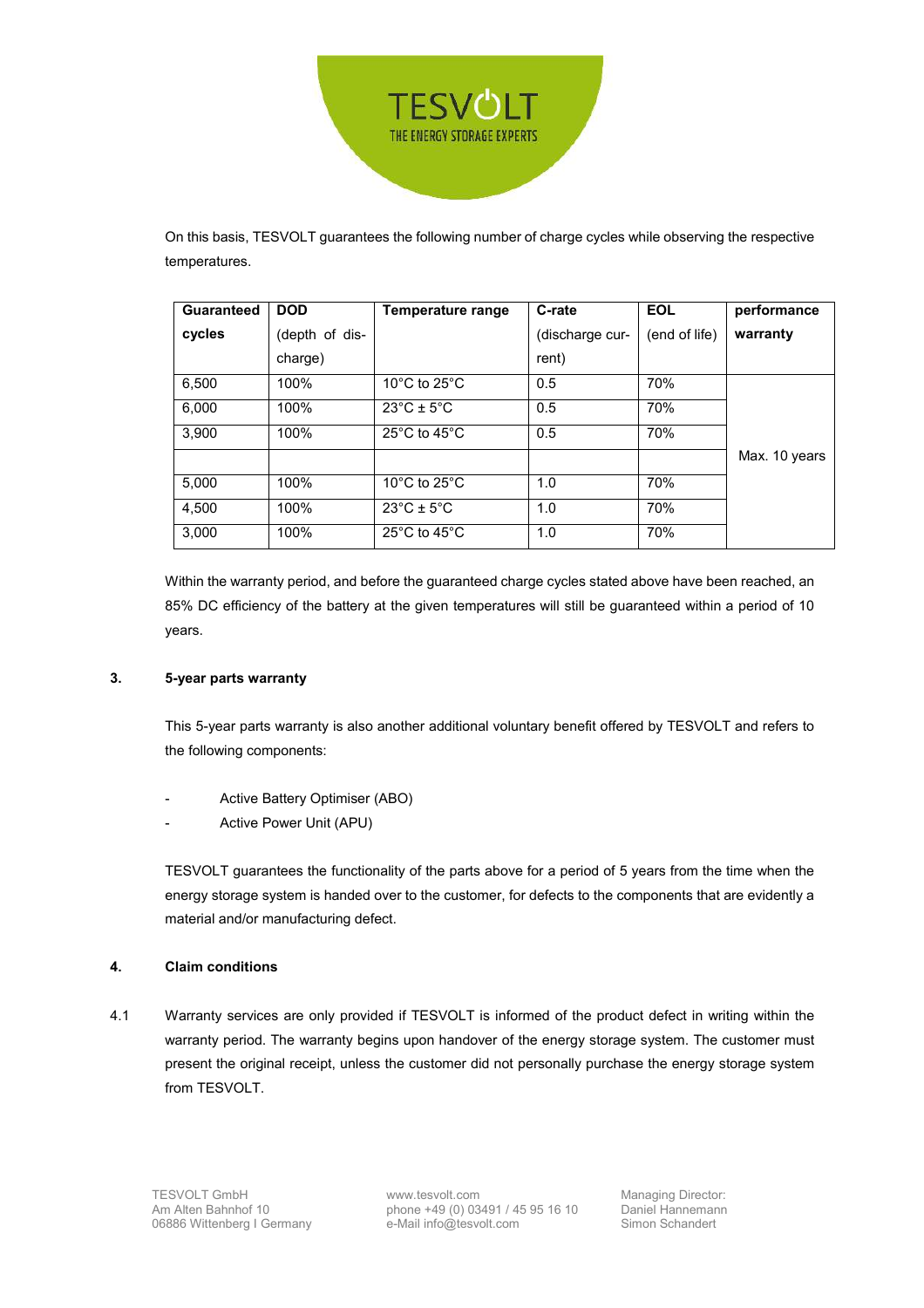

TESVOLT and the service partner reserve the right to refuse to provide the free warranty service if the receipt is not presented.

## 4.2. TESVOLT or the service partner is authorised to invoice inspection costs of € 95.00 per hour if

- the inspection of your product by TESVOLT or the service partner shows that you are not entitled to warranty claims, for whatever reason;
- no defects were found during the inspection of your product and your device works without error. The final customer can find out the inspection fee from the dealer or service partner in advance.

#### **5. Warranty exclusions and limitations**

TESVOLT is obligated under this performance warranty only to repair or replace products which are subject to these warranty terms and conditions.

TESVOLT is not liable for material or immaterial losses or damages which may arise, either directly or indirectly or as a result of products or services of this warranty or otherwise, such as the purchase price, loss of profits, loss of income, loss of data, immaterial damages or damages resulting from the unavailability of the product or associated components. Incidental costs for defective products, such as technician fees or delivery and transport costs shall be borne by the customer.

#### Any warranty service is excluded

- if the energy storage system was not installed or operated according to the terms of use and installation (damages must not be caused by usual wear and tear and / or improper or incorrect use) and/or the defects on the device were not caused by a material and/or manufacturing defect (the energy storage system must not be exposed to incorrect or unusual vibrations, voltages, power and temperatures of more than 45°C and/or below 10°C);
- if the customer does not inform TESVOLT of the defect within the warranty period starting from the time of handover;
- if the serial number on the product can no longer be identified or has been modified;
- if the customer cannot present a report from a certified test institute that proves the defect, taking measuring errors into consideration;
- if the device was damaged during transport, but was still used by the customer.
- if the energy storage system has not been operated for at least 6 months;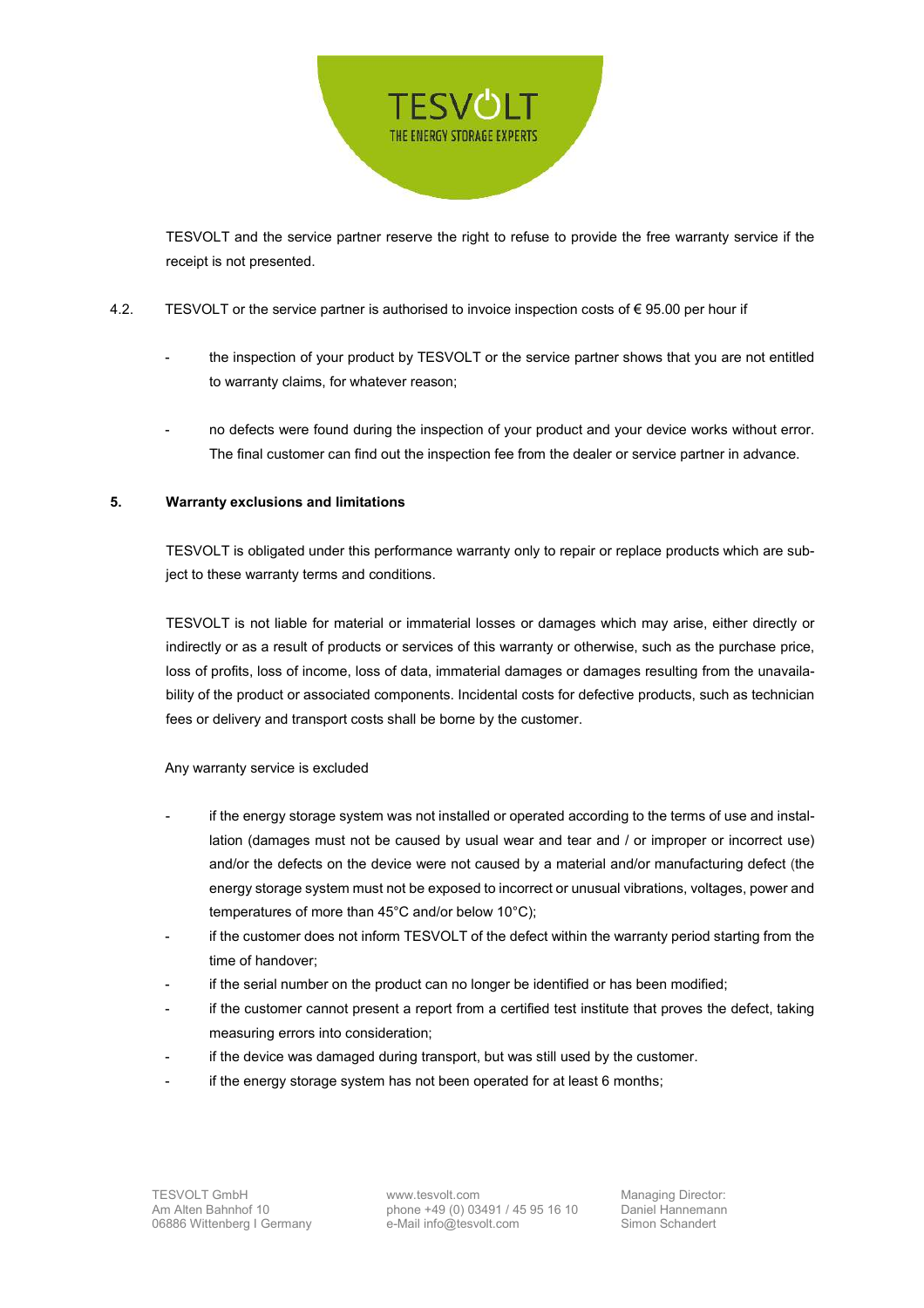

- if force majeure (e.g. natural catastrophes, such as flooding, fires, earthquakes, lightning or other abnormal environmental conditions, war, etc.) has resulted in damage to the energy storage system;
- the customer does not grant TESVOLT or a third-party provider access to the performance data of the memory in the energy storage system and/or manipulates the data. If the customer refuses to install software updates provided by TESVOLT.

#### **6. Fulfilment**

- 6.1. TESVOLT shall decide on the measure to rectify the defect at its own discretion. Parts are to be repaired or the product is to be replaced on the basis of replacement with a product of the same quality but not necessarily the same type, either a new product or a repaired product that functions like a new product. TESVOLT is authorised to repair the parts or have the repairs carried out. If the product is worn out before the warranty period expires, TESVOLT can either provide a new product or a replacement product with a comparable quality and specifications as the worn-out product. TESVOLT will replace the product so that at least the guaranteed minimum performance is restored.
- 6.2. The product handed over by the customer becomes the property of TESVOLT after the replacement.
- 6.3. The warranty for the repaired or replaced parts will be included in the remaining warranty period.

# **7. Miscellaneous**

- 7.1 The contact for all questions and warranty claims is TESVOLT GmbH, Am Alten Bahnhof 10, D-06886 Lutherstadt Wittenberg.
- 7.2 These warranty terms and conditions apply to the end consumer and are enclosed with the product. Warranty claims are only transferable after obtaining permission from TESVOLT.
- 7.3 This warranty is governed exclusively by German substantive law. The place of fulfilment is Lutherstadt Wittenberg. The legal enforcement of claims under this warranty must be made within one year, starting from the date of notification of claims under this warranty against the guarantor, otherwise it is excluded.
- 7.4 Consumers may be entitled to legal rights regarding the sale of goods according to national law. This warranty does not limit your possible statutory rights or your rights arising from the purchase contract.